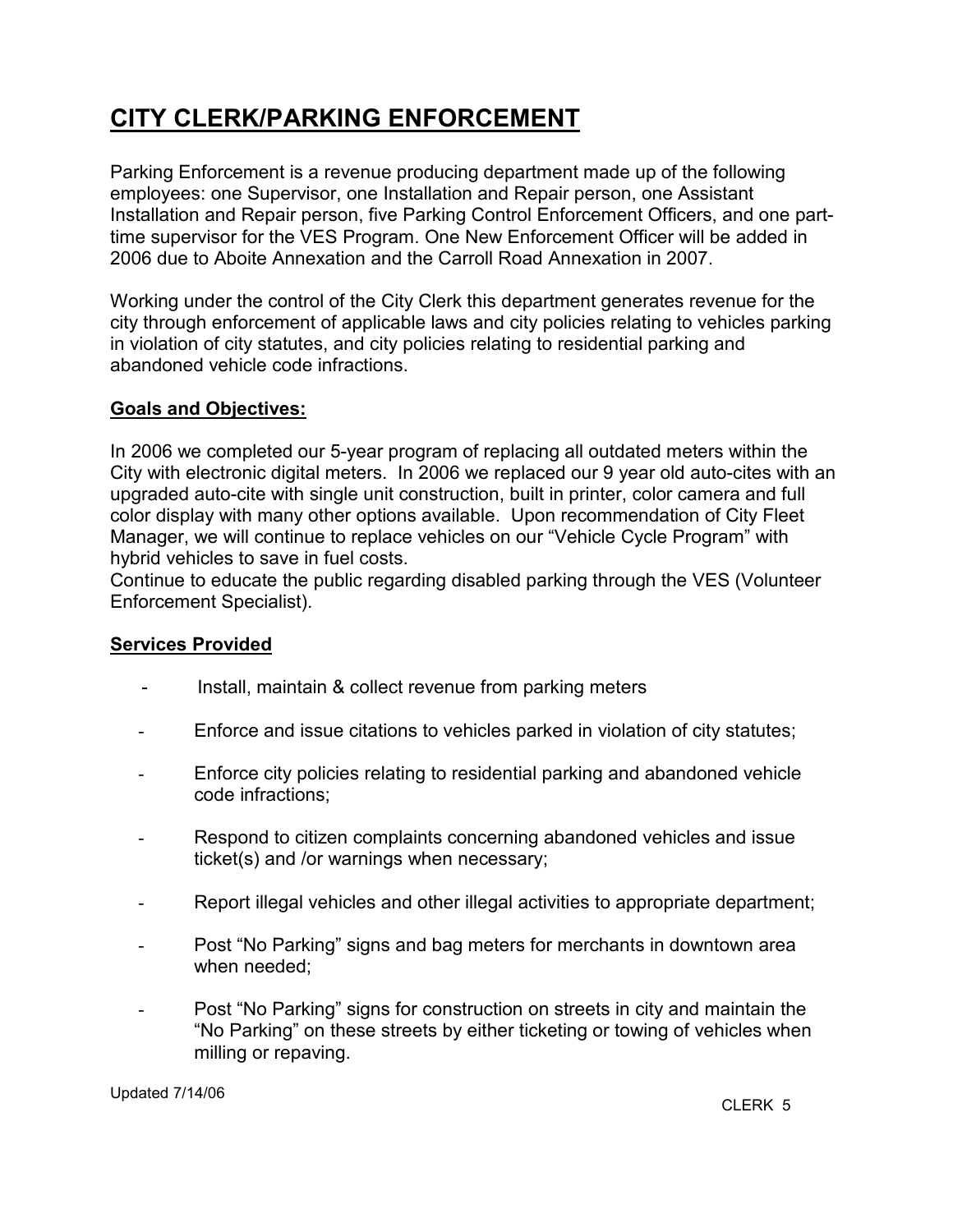### PARKING ENFORCEMENT Dept # 132-132-PARK

| <b>2007 BUDGET COMPARISON</b> |                                       |                                  | 2006      |                          |                | \$ INCREASE<br>(DECREASE)<br>% CHANGE |                                  |        |  |  |  |  |
|-------------------------------|---------------------------------------|----------------------------------|-----------|--------------------------|----------------|---------------------------------------|----------------------------------|--------|--|--|--|--|
|                               | 2005<br><b>ACTUAL</b>                 | <b>APPROVED</b><br>THRU 06/30/06 |           | 2007<br><b>SUBMITTED</b> |                | <b>FROM 2006 APPR</b><br>TO 2007      | <b>FROM 2006 APPR</b><br>TO 2007 |        |  |  |  |  |
| 4111 WAGES-REG                | \$<br>252,541                         | \$                               | 318,154   | \$                       | 329,866        | - \$                                  | 11,712                           |        |  |  |  |  |
| 4115 PARTTIME                 | 10,356                                |                                  | 11,530    |                          | 11,530         |                                       |                                  |        |  |  |  |  |
| <b>TOTAL WAGES</b>            | \$<br>262,897 \$                      |                                  | 329,684   | \$                       | 341,396 \$     |                                       | 11,712                           | 3.55%  |  |  |  |  |
| 4131 PERF                     | 12,714                                |                                  | 17,498    |                          | 20,617         |                                       | 3,118                            |        |  |  |  |  |
| 4132 FICA                     | 19,219                                |                                  | 25,221    |                          | 26,117         |                                       | 896                              |        |  |  |  |  |
| 4134 GROUP HEALTH INSUR       | 56,004                                |                                  | 70,650    |                          | 76,500         |                                       | 5,850                            |        |  |  |  |  |
| 4136 UNEMPLOYMENT             | 144                                   |                                  | 165       |                          | 341            |                                       | 177                              |        |  |  |  |  |
| 4137 WORKERS COMP             | 3,036                                 |                                  | 2,280     |                          | 3,096          |                                       | 816                              |        |  |  |  |  |
| 4138 CLOTHING ALLOW           | 1,562                                 |                                  | 4,000     |                          | 4,500          |                                       | 500                              |        |  |  |  |  |
| 413A PERF/FRINGE              | 7,629                                 |                                  | 9,545     |                          | 9,896          |                                       | 351                              |        |  |  |  |  |
| 413R RETIREE HEALTH INSUR     | 6,996                                 |                                  | 7,850     |                          | 8,500          |                                       | 650                              |        |  |  |  |  |
| <b>TOTAL 4100</b>             | \$<br>370,201                         | \$                               | 466,892   | \$                       | 490,963 \$     |                                       | 24,070                           | 5.16%  |  |  |  |  |
|                               |                                       |                                  |           |                          |                |                                       |                                  |        |  |  |  |  |
| 4219 OTHR OFFC SUPPL          | \$<br>542                             | \$                               | 1,000     | \$                       | 1,000          | - \$                                  | $\overline{\phantom{a}}$         |        |  |  |  |  |
| 4231 GASOLINE                 | 12,515                                |                                  | 10,800    |                          | 20,892         |                                       | 10,092                           |        |  |  |  |  |
| 4299 OTHER MTLS               | 1,138                                 |                                  | 2,500     |                          | 2,500          |                                       | $\overline{\phantom{a}}$         |        |  |  |  |  |
| <b>TOTAL 4200</b>             | \$<br>14,195                          | \$                               | 14,300    | \$                       | 24,392         | -\$                                   | 10,092                           | 70.57% |  |  |  |  |
| 431E DRUG TEST                |                                       |                                  | 250       |                          | 200            |                                       |                                  |        |  |  |  |  |
| 432C CELL PHONE               | \$<br>$\overline{\phantom{a}}$<br>327 | \$                               | 360       | \$                       | 300            | \$                                    | (50)                             |        |  |  |  |  |
| 4331 PRINTING                 | 802                                   |                                  | 1,000     |                          | 1,000          |                                       | (60)                             |        |  |  |  |  |
| 4342 LIABILITY INSUR          | 324                                   |                                  |           |                          | 336            |                                       |                                  |        |  |  |  |  |
| 4343 OFCL/CRIME BOND          | 41                                    |                                  | 252<br>36 |                          | 44             |                                       | 84<br>8                          |        |  |  |  |  |
| 4345 AUTO INSUR               | 615                                   |                                  | 900       |                          | 872            |                                       |                                  |        |  |  |  |  |
| 4369 CONT SRVCS               | 4,164                                 |                                  | 4,185     |                          | 5,090          |                                       | (28)<br>905                      |        |  |  |  |  |
| 436N GARAGE NON-TARGET        | 2,281                                 |                                  | 4,400     |                          | 4,392          |                                       | (8)                              |        |  |  |  |  |
| 436T GARAGE TARGET            | 11,292                                |                                  | 9,984     |                          | 9,252          |                                       | (732)                            |        |  |  |  |  |
| 4399 OTHR SRVCS               | 1,211                                 |                                  | 2,000     |                          | 2,000          |                                       | $\overline{\phantom{0}}$         |        |  |  |  |  |
| 439B MASTER LEASE             | 9,761                                 |                                  | 24,124    |                          | 38,323         |                                       | 14,199                           |        |  |  |  |  |
| <b>TOTAL 4300</b>             | \$<br>30,818                          | \$                               | 47,491    | \$                       | 61,809         | \$                                    | 14,318                           | 30.15% |  |  |  |  |
|                               |                                       |                                  |           |                          |                |                                       |                                  |        |  |  |  |  |
| 4444 PUR EQUIP                | \$<br>40,455                          | \$                               |           | \$                       |                | \$                                    | $\overline{\phantom{a}}$         |        |  |  |  |  |
| <b>TOTAL 4400</b>             | \$<br>40.455                          | \$                               | ۰         | \$                       | $\blacksquare$ | \$                                    | ۰                                | ۰      |  |  |  |  |
|                               |                                       |                                  |           |                          |                |                                       |                                  |        |  |  |  |  |
| <b>TOTAL EXPENSES</b>         | \$<br>455,669                         | \$                               | 528,683   | \$                       | 577,164        | \$                                    | 48,480                           | 9.17%  |  |  |  |  |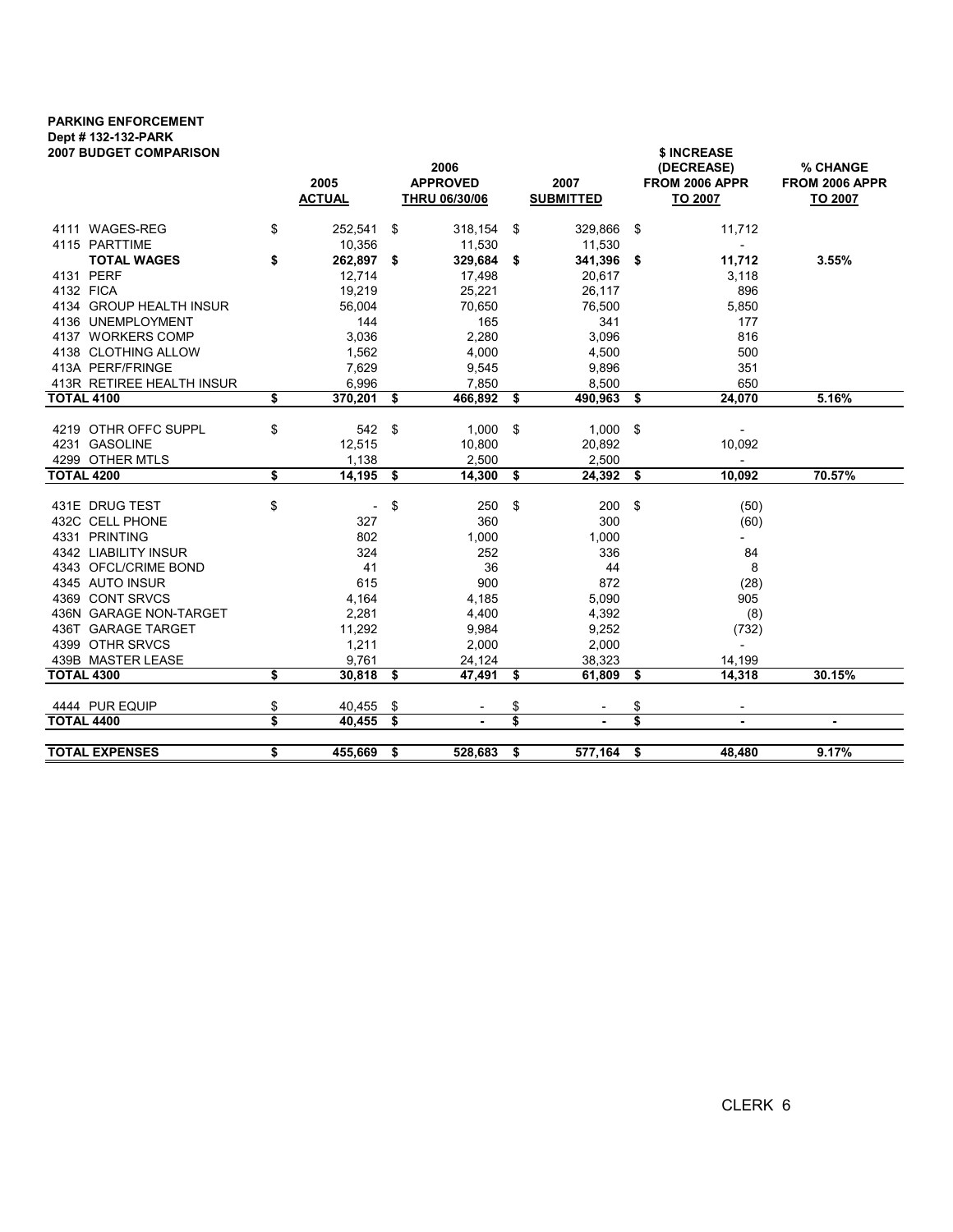| Parking Enforcement 2007-2011 Capital Improvement Program |                                               |                          |                                 |        |                             |                          |      |  |  |  |
|-----------------------------------------------------------|-----------------------------------------------|--------------------------|---------------------------------|--------|-----------------------------|--------------------------|------|--|--|--|
|                                                           | FUNDING SOURCE CODE:                          | <b>GRP-Grant Pending</b> |                                 |        | PT-Property Tax             |                          |      |  |  |  |
|                                                           | CC-Cumulative Capital Fund                    | LE-Lease                 |                                 |        | <b>RB-Revenue Bond</b>      |                          |      |  |  |  |
|                                                           | <b>CDBG-Community Development Block Grant</b> |                          | InfraBd-Infrastructure Bond     |        | ST-State Source             |                          |      |  |  |  |
|                                                           | CEDIT-Co. Economic Development Income Tax     |                          | LRS-Local Roads & Streets       |        | <b>SU-Sewer Utility</b>     |                          |      |  |  |  |
|                                                           | <b>CO-County Source</b>                       | MISC-Miscellaneous       |                                 |        | SWU-Stormwater Utility      |                          |      |  |  |  |
|                                                           | <b>FED-Federal Source</b>                     |                          | MVH-Motor Vehicle Highway       |        | TIF-Tax Increment Financing |                          |      |  |  |  |
|                                                           | <b>GOB-General Obligation Bond</b>            |                          | PCBF-Park Cumulative Bldg. Fund |        | UF-User Fee                 |                          |      |  |  |  |
|                                                           | <b>GRA-Grant Approved</b>                     | <b>PS-Private Source</b> |                                 |        | <b>WU-Water Utility</b>     |                          |      |  |  |  |
| Item #                                                    | <b>Project Title &amp; Description</b>        | <b>Funding</b>           | <b>Expenditure</b>              |        |                             |                          |      |  |  |  |
|                                                           |                                               | <b>Source</b>            | 2007                            | 2008   | 2009                        | 2010                     | 2011 |  |  |  |
|                                                           | <b>Vehicle Replacement</b>                    |                          | 50,000                          | 26,000 | 27,000                      |                          |      |  |  |  |
|                                                           | a. 2000 Chevy S-10 & 2000 Ford Ranger pick-up | LE                       | 50,000                          |        |                             |                          |      |  |  |  |
|                                                           | b. 2000 Chevy C-1500                          | LE                       |                                 | 26,000 |                             | $\blacksquare$           |      |  |  |  |
|                                                           | c. 2002 Ford Ranger                           | LE                       | $\overline{\phantom{0}}$        |        | 27,000                      | $\blacksquare$           |      |  |  |  |
| 2                                                         | Motorola XTS Radio replacement                | <b>MISC</b>              | $\overline{\phantom{0}}$        | ۰      |                             | $\blacksquare$           |      |  |  |  |
| 3                                                         | Auto-cite replacement (Ticket writers)        | <b>MISC</b>              | $\blacksquare$                  | ۰      |                             | $\overline{\phantom{a}}$ |      |  |  |  |
| 4                                                         | Computer replacement                          | <b>MISC</b>              | $\blacksquare$                  |        |                             | $\blacksquare$           |      |  |  |  |
| <b>TOTAL</b>                                              |                                               | 50,000                   | 26,000                          | 27,000 | $\blacksquare$              |                          |      |  |  |  |